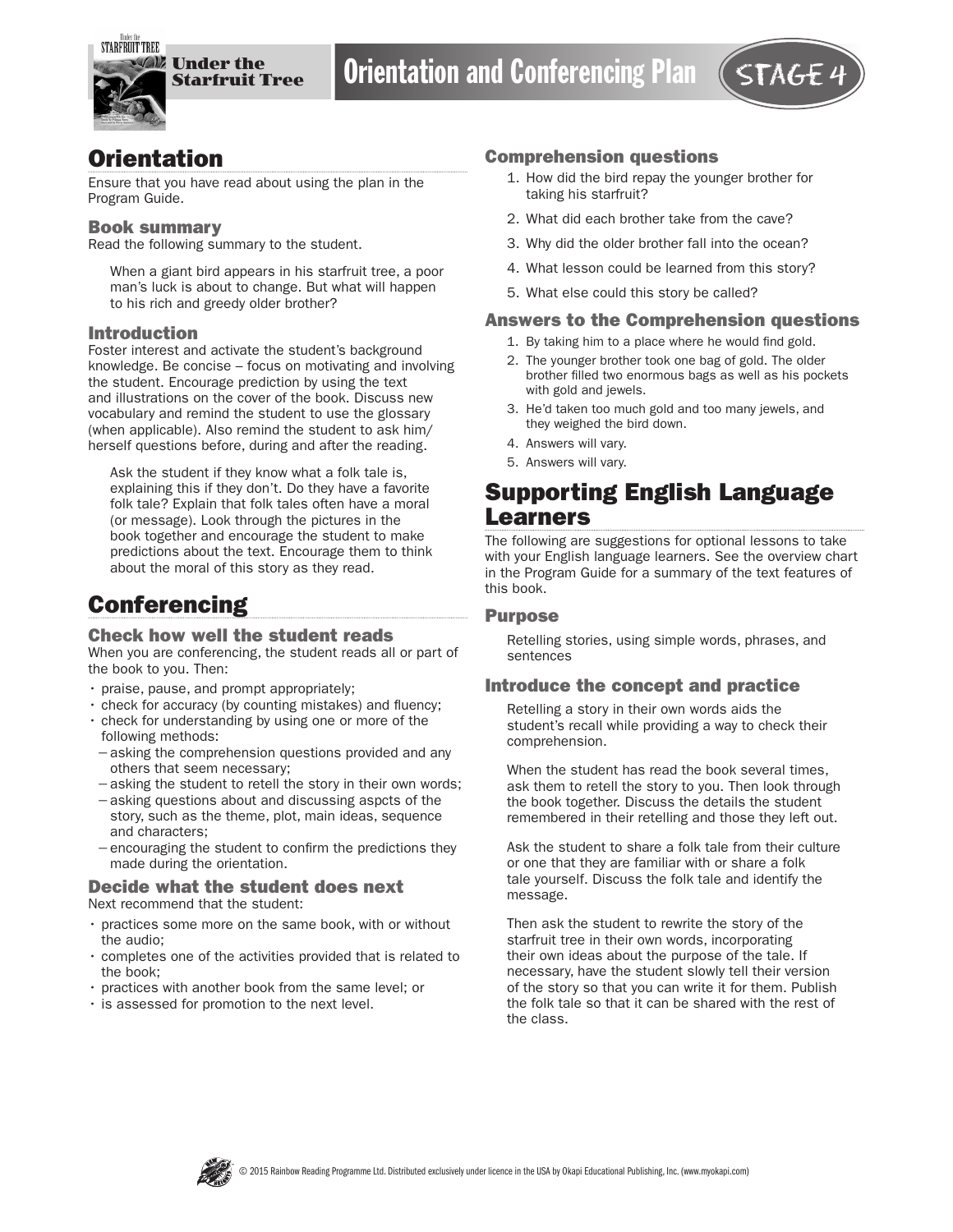

**Cloze Activity** 



### Name:.............................................................................................................................. Date:..............................................

Introduction: When a giant bird appears in his starfruit tree, a poor man's luck is about to change. But what will happen to his rich and greedy older brother?

|                                                 | Once upon a time, there were two brothers. When their      |
|-------------------------------------------------|------------------------------------------------------------|
|                                                 | parents died, ______ everything was left to _______        |
|                                                 | older brother. The only ___________ the younger brother    |
|                                                 | was _________ was a starfruit tree. _______ older brother  |
|                                                 | was very ________. He had a fine _______, a big farm,      |
|                                                 | and _______ animals. He always had _______ clothes to      |
|                                                 | wear and ________ food to eat. He ________ thought about   |
|                                                 | his younger ________. The younger brother was ________     |
|                                                 | poor. ________ lived in a hut under the starfruit _______  |
|                                                 | and sold its fruit ________ the market. He made _______    |
| money to buy only _______ small amount of food. |                                                            |
|                                                 | day, the younger brother ______ in his hut when            |
|                                                 | he heard _______ noise. He _______ outside and saw a       |
|                                                 | _______ bird sitting in the ______ tree, eating the fruit. |
| " <b>_______!</b> Please, stop!" he cried.      |                                                            |

| <b>Accuracy Chart</b> (Exact word replacement only) |              |               | <b>Errors</b>                                              |
|-----------------------------------------------------|--------------|---------------|------------------------------------------------------------|
| <b>Words Entered</b>                                | <b>Score</b> | Level         | $M$ = Meaning (makes sense)<br>$S =$ Syntax (sounds right) |
| More than 11 correct                                |              | Independent   | Heard of<br>Seen $\subset$<br>Unseen $\subset$             |
| 10 or 11 correct                                    |              | Instructional | Comments:                                                  |
| Fewer than 10 correct                               |              | Frustration   |                                                            |

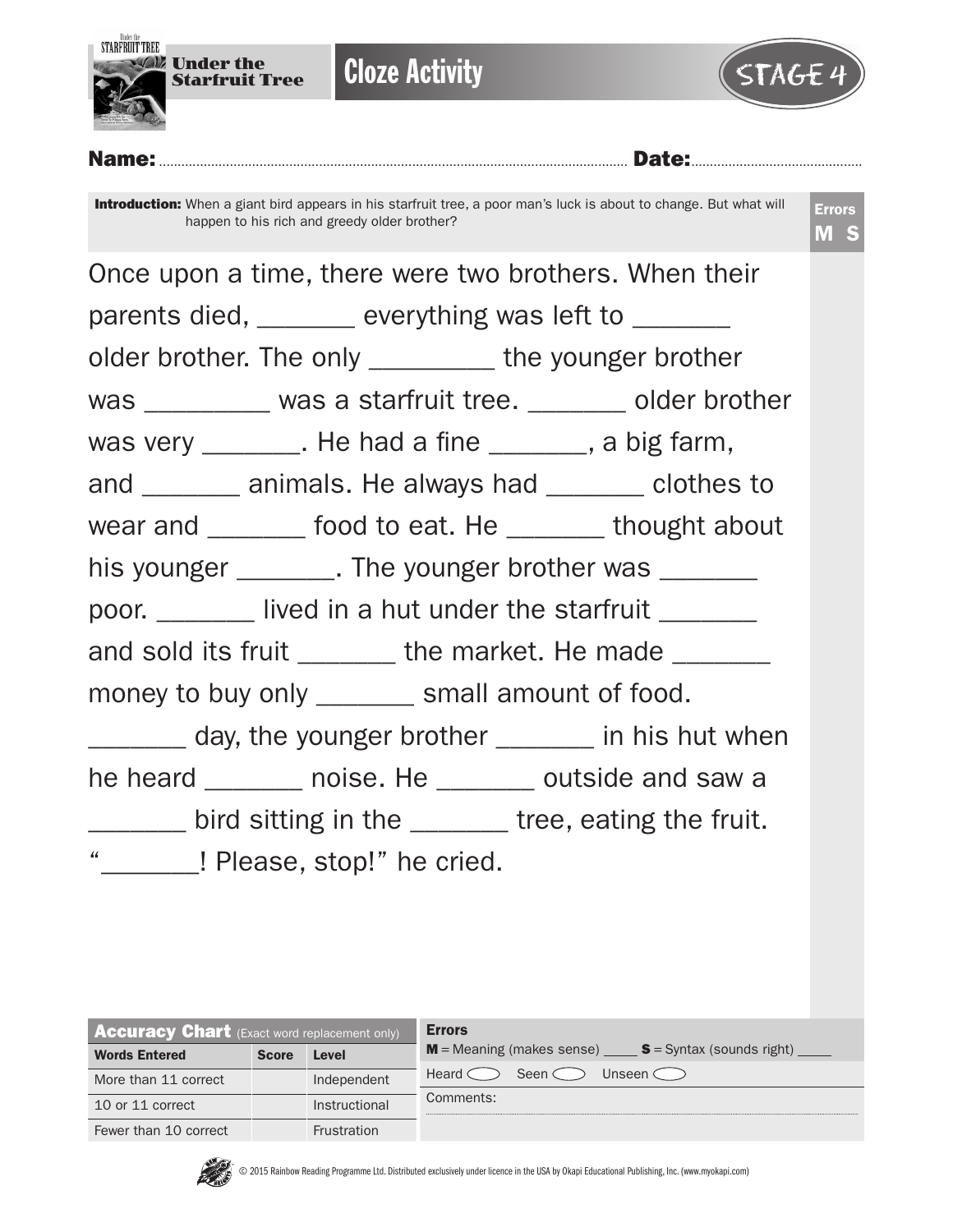



Once upon a time, there were two brothers. Their parents died and left nearly everything to the older brother. He was very rich. The only thing the younger brother was left was a starfruit tree, and he was very poor. One day, a huge bird sat in the starfruit tree and began to eat all the fruit.

The younger brother cried out to the bird to stop. The bird promised to repay him with gold. The young man took a bag and climbed onto the bird's back. They flew to an island with a cave full of gold and jewels. The young man filled his bag with gold, then they returned to the little hut.

He was now very rich. The older brother heard about the bird, and he swapped everything he owned for the starfruit tree. One day, he saw the bird eating his starfruit. He cried out to the bird to stop. The bird promised to repay him with gold. The older brother took two enormous bags.

He climbed onto the bird's back, and they flew to the island with the cave. The older brother crammed gold into his bags and climbed onto the bird's back again. The bird set off, but its load was so heavy that he pleaded with the brother to drop some of the gold into the ocean.

The older brother was too greedy to let go of the gold, and a wave knocked him from the bird's back. He fell into the ocean and sank to the bottom. The huge bird never returned to the starfruit tree, and the younger brother lived happily ever after.

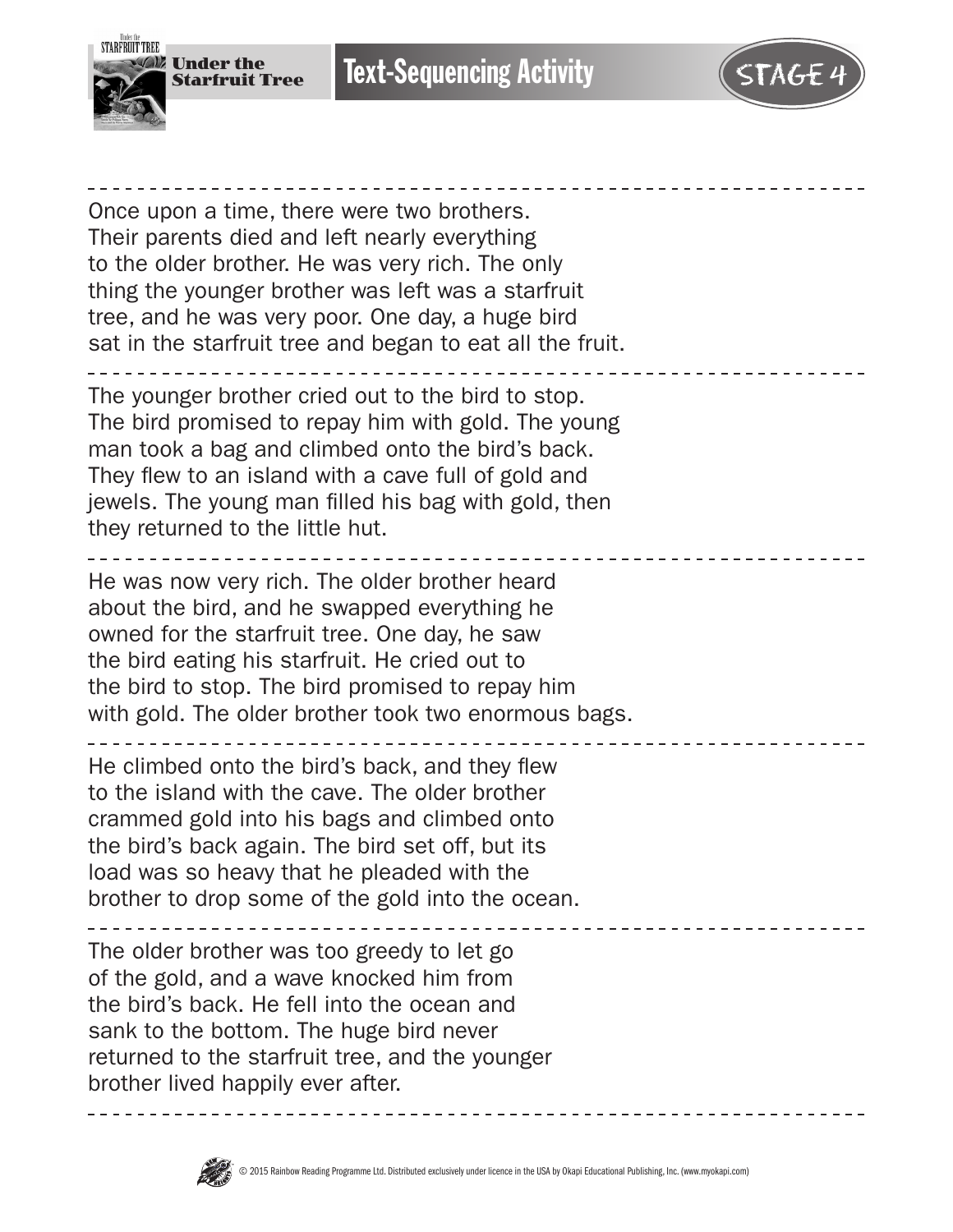**STARFRUIT TREE** 

**W** Under the Starfruit Tree

Word Search Activity  $\left( \begin{array}{c} \sqrt{\sqrt{1-\frac{1}{2}}\sqrt{1-\frac{1}{2}}\sqrt{1-\frac{1}{2}}\sqrt{1-\frac{1}{2}}\sqrt{1-\frac{1}{2}}\sqrt{1-\frac{1}{2}}\sqrt{1-\frac{1}{2}}\sqrt{1-\frac{1}{2}}\sqrt{1-\frac{1}{2}}\sqrt{1-\frac{1}{2}}\sqrt{1-\frac{1}{2}}\sqrt{1-\frac{1}{2}}\sqrt{1-\frac{1}{2}}\sqrt{1-\frac{1}{2}}\sqrt{1-\frac{1}{2}}\sqrt{1-\frac{1}{2}}\sqrt{1-\frac{1}{2}}$ 

## Name:.............................................................................................................................. Date:..............................................

Words can be found in these directions:



The letter in each square can only be used in one word.

Words to find:

| $\mathbf O$                                                         | m            | a                        | r                                       | k            | e                                                   | t           | I           | r                                                            | a            | n            | $\mathbf C$                                                   | r           |
|---------------------------------------------------------------------|--------------|--------------------------|-----------------------------------------|--------------|-----------------------------------------------------|-------------|-------------|--------------------------------------------------------------|--------------|--------------|---------------------------------------------------------------|-------------|
| $\mathbf b$                                                         | $\mathsf{n}$ | h                        | h                                       | İ            | g                                                   | h           | e           | r                                                            | h            | e            | r                                                             | e           |
| r                                                                   | a            | $\mathbf C$              | U                                       | y            | $\mathbf 0$                                         | I           | $\mathbf d$ | e                                                            | r            | S            | a                                                             | t           |
| $\mathbf 0$                                                         | m            | d                        | e                                       | g            | $\mathbf 0$                                         | h           | a           | $\mathbf d$                                                  | n            | e            | m                                                             | U           |
| t                                                                   | $\mathbf O$  | h                        | $\mathbf b$                             | y            | e                                                   | U           | $\mathbf 0$ | a                                                            | e            | $\mathsf{V}$ | m                                                             | r           |
| h                                                                   | U            | a                        | $\mathbf b$                             | I            | e                                                   | W           | f           | n                                                            | $\mathsf{V}$ | e            | İ                                                             | n           |
| e                                                                   | n            | p                        | $\mathbf 0$                             | n            | e                                                   | W           | f           | y                                                            | e            | r            | n                                                             | e           |
| r                                                                   | t            | p                        | $\mathbf C$                             | W            | $\mathbf S$                                         | $\mathbf O$ | f           | I                                                            | r            | a            | g                                                             | $\mathbf d$ |
| $\mathbf S$                                                         | I            | İ                        | e                                       | h            | İ                                                   | n           | t           | r                                                            | e            | I            | g                                                             | r           |
| $\mathbf b$                                                         | e            | I                        | a                                       | a            | $\mathbf d$                                         | a           | y           | $\mathbf 0$                                                  | $\mathbf 0$  | W            | n                                                             | e           |
| i                                                                   | t            | y                        | n                                       | t            | $\mathsf{V}$                                        | e           | r           | y                                                            | t            | m            | $\mathbf O$                                                   | a           |
| r                                                                   | m            | $\mathbf 0$              | u                                       | $\mathsf{n}$ | t                                                   | a           | İ           | n                                                            | $\mathbf S$  | W            | W                                                             | $\mathbf d$ |
| $\mathbf d$                                                         | S            | t                        | a                                       | r            | f                                                   | r           | U           | i                                                            | t            | $\mathbf 0$  | $\mathbf O$                                                   | y           |
| amount<br>by<br>had<br>in<br>new<br>once<br>SO <sub>1</sub><br>what |              | any<br>let<br>ran<br>you | cramming<br>happily<br>now<br>starfruit |              | bird<br>day<br>he<br>market<br>ocean<br>ready<br>to |             |             | blew<br>flew<br>higher<br>mountains<br>of<br>returned<br>two |              |              | brothers<br>from<br>huge<br>never<br>older<br>several<br>very |             |

Use the letters that are left to make the word that tells what the bird said he would repay the young man with. .............................................................................................................................................

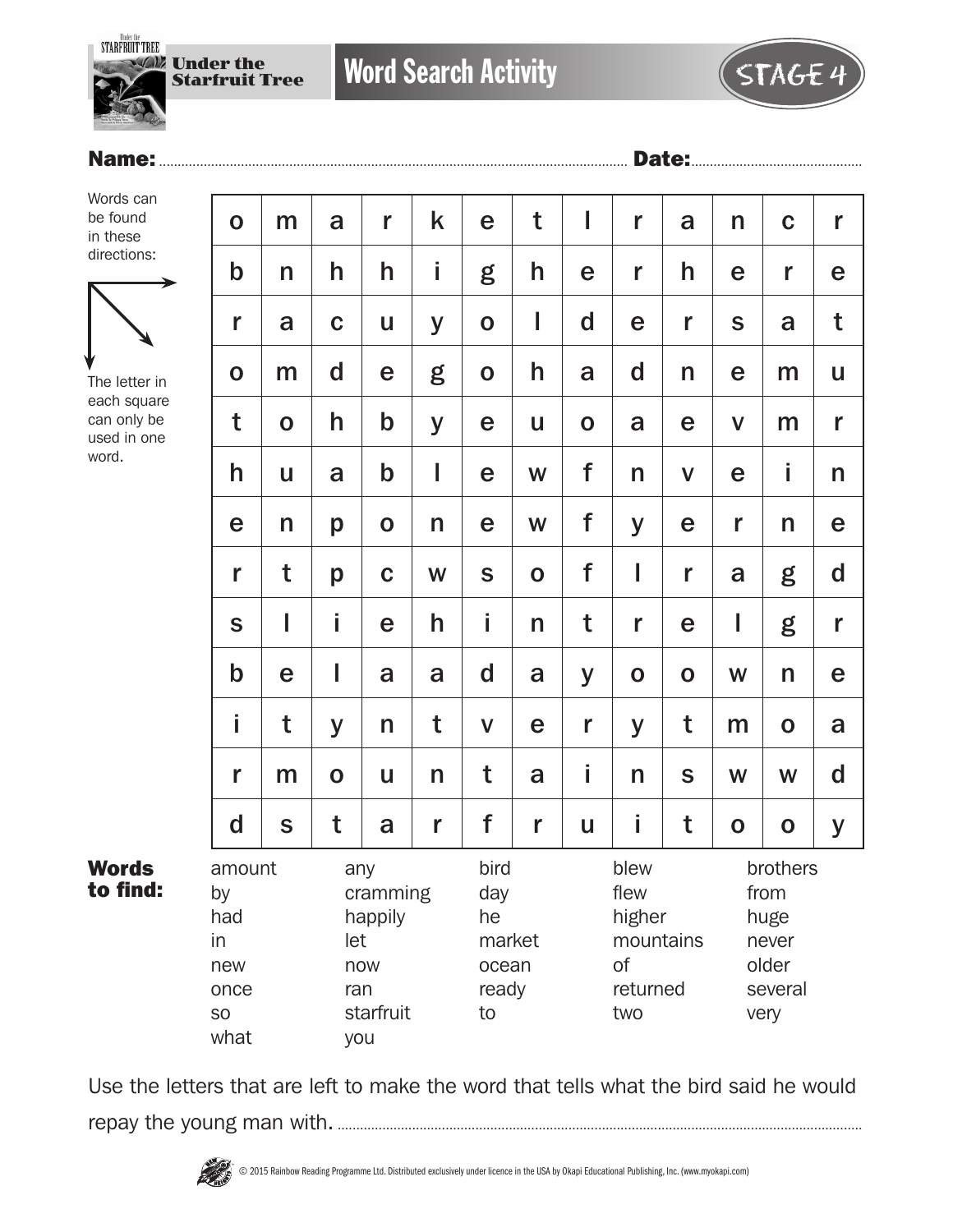

**THE STATE** 

© 2015 Rainbow Reading Programme Ltd. Distributed exclusively under licence in the USA by Okapi Educational Publishing, Inc. (www.myokapi.com)